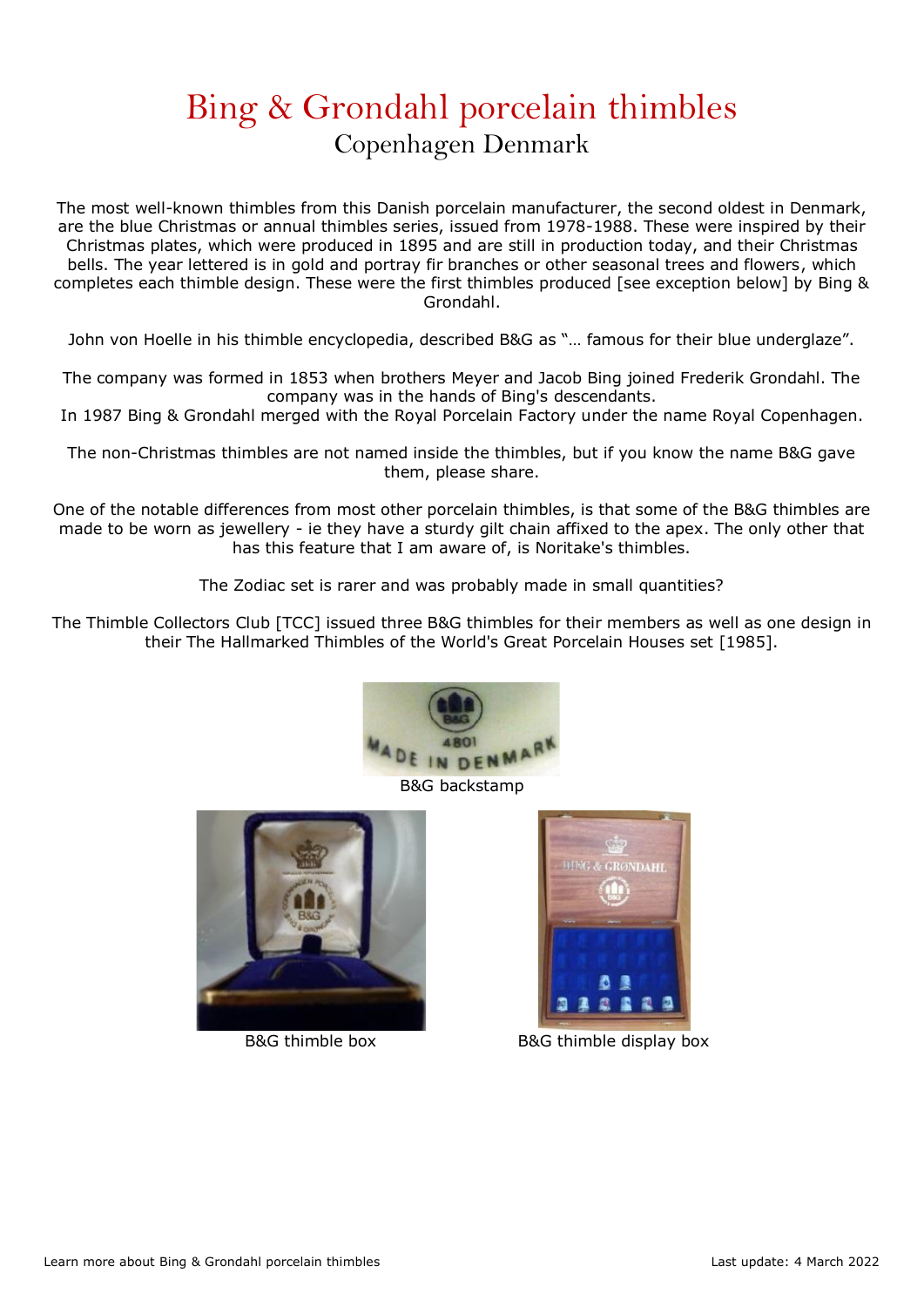### Christmas or Annual thimbles

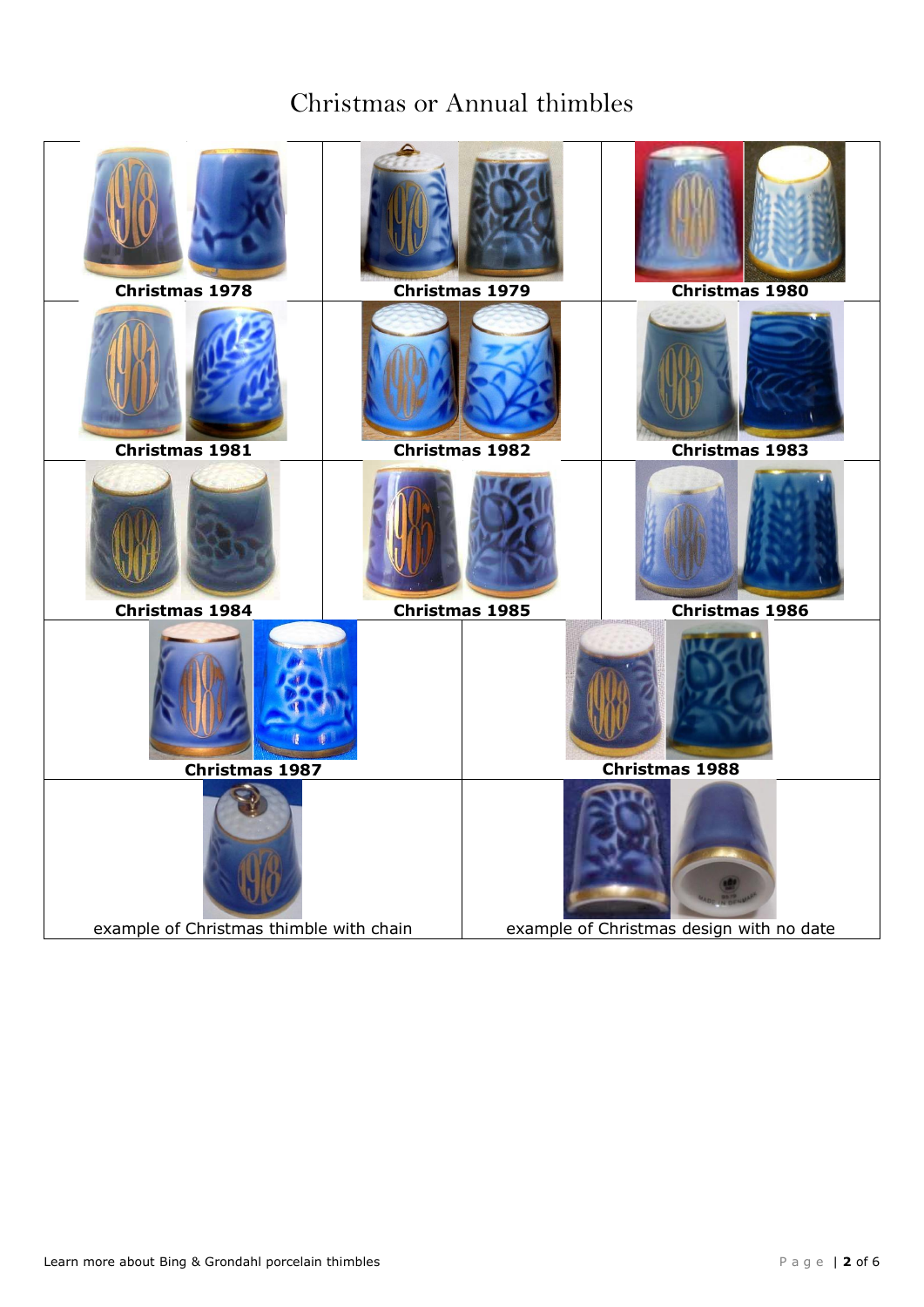### Traditional blue patterns

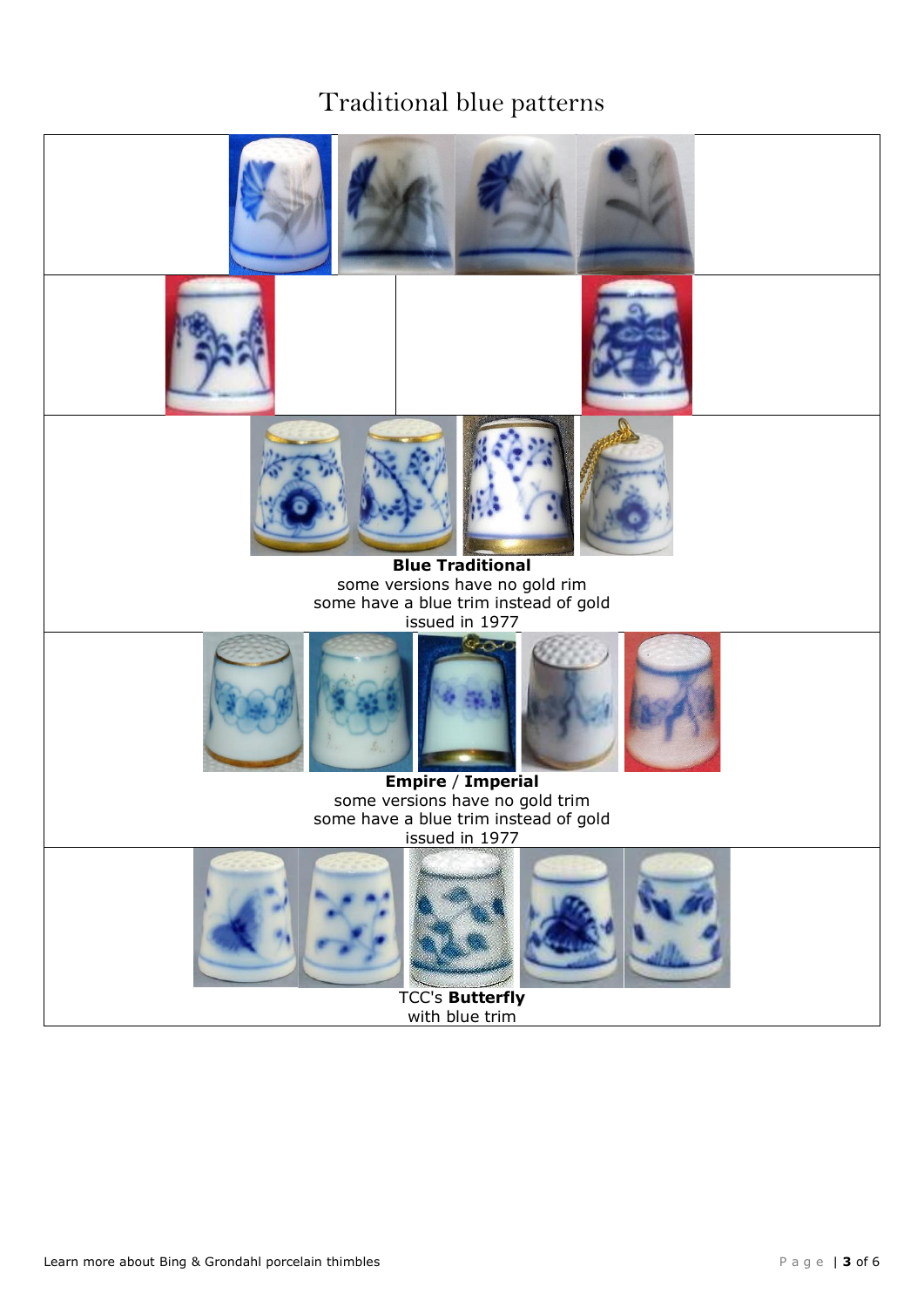# Signs of the zodiac

| <b>Aquarius</b>               | <b>Pisces</b>      | <b>Aries</b>     |
|-------------------------------|--------------------|------------------|
| <b>AURUS</b><br><b>Taurus</b> | Gemini             | <b>Cancer</b>    |
| Leo                           | Virgo              | Libra            |
| <b>Scorpio</b>                | <b>Sagittarius</b> | <b>Capricorn</b> |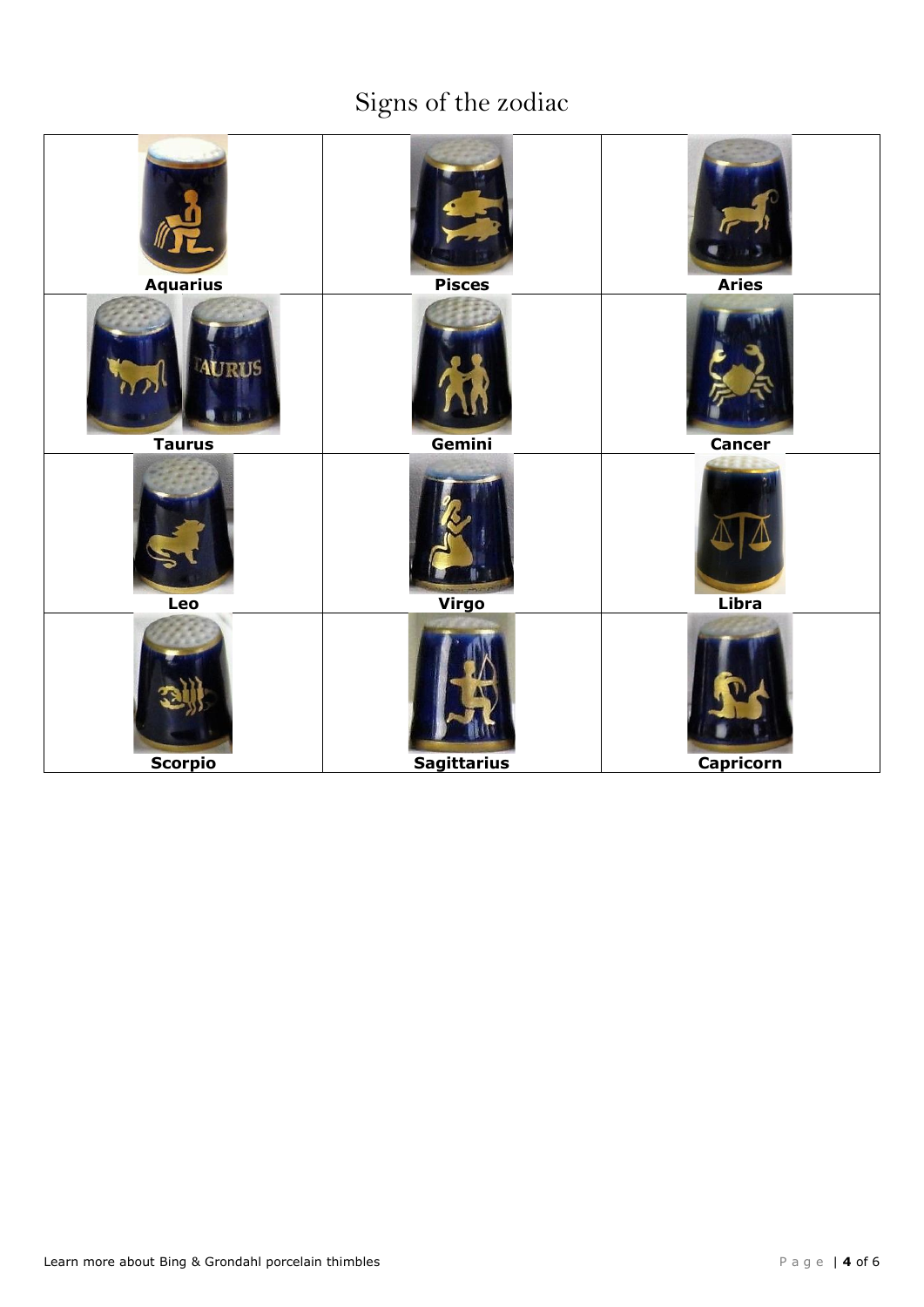## **Others**